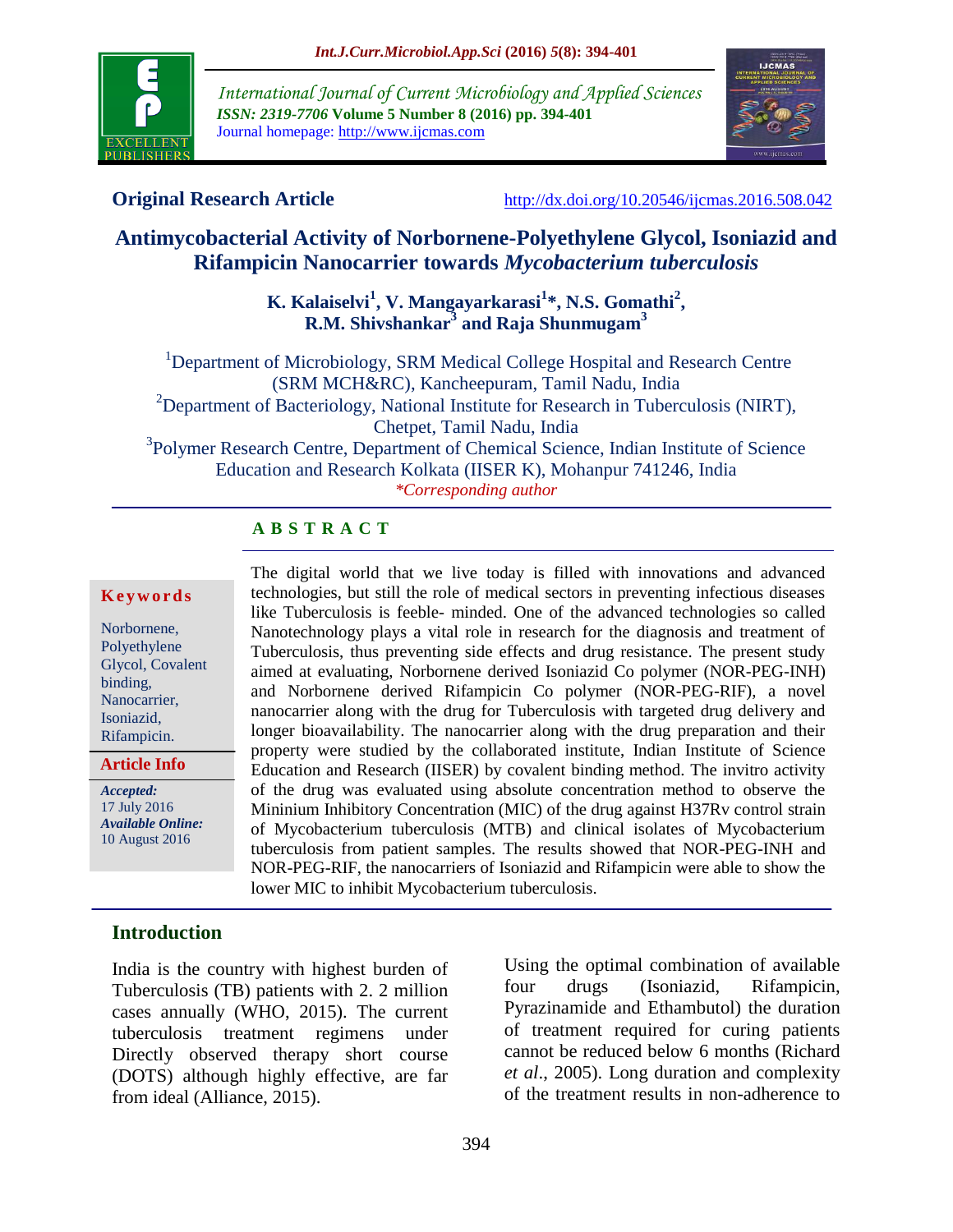the treatment which leads to critical response like failure or relapse or Multidrug resistance Tuberculosis (MDR-TB) in patients (Jing *et al*., 2008).

Since 1960 new drugs for Tuberculosis are being developed but still we could not find a better alternative for the effective four drugs (Isoniazid, Rifampicin, Pyrazinamide and Etambutol). Isoniazid and Rifampicin plays an important role in inhibition and killing of Mycobacterium tuberculosis this indicates that lot of research is needed in this arena for a better alternative or modification of these two drugs. The development of newer TB treatment regimens have several limitations like the new compounds when they get to the animal testing stage the number of laboratories capable of in vivo testing is sadly minimal (Ormer, 2011). The new compound should show activity against drug sensitive and drug resistant mycobacterium, active against non replicating mycobacterium (Latent Tuberculosis) and absence of cross resistance with existing therapeutic agents for TB (Ming *et al.,* 2014).

Food and drug administration(FDA) and European Medicine Agency(EMA) has recently approved two anti- TB drugs namely Bedaquiline and Delamanid but the duration of treatment and side effects of drugs has to be studied further (Skripconda *et al*., 2013; Diacon *et al*., 2014). Currently there is an urgent need to improve treatment by either enhancing the application of existing agents with nanocarriers or introducing new drugs. The evolution of drug delivery systems has produced novel solutions to reduce the side effects and duration of treatment using these four drugs through nanotechnology (Svetlana, 2005).

Nanotechnology works on matter at dimensions in the nanometer scale length (1- 100 nm) and thus can be used for a broad

range of applications and the creation of various types of nano materials and nano devices (Pratima, 2015). Nanotechnology has provided a huge improvement to pharmacology through the designing of drug delivery systems able to target phagocyte cells infected by intracellular pathogens, such as Mycobacteria, for an example invitro study was done on Tyloxapol niosomes for encapsulation, stabilization and dissolution of anti-tubercular drugs formulation and the study showed that reduce dose-related drug toxicity but bioavaibility of the drugs was shorter (Mehta and Neha, 2013).

Norbornene derived doxorubicin polymeric micelle with hydrazone linker shows excellent performance inside the cell as an efficient drug delivery system and longer bioavailability (Shivashankar *et al*., 2014a). Amphilic Norbornene derived thiobarbiturate homopolymeric vesicles have great scope in the field of medicine as they symbolize themselves as promising carriers for the stimuli triggered intracellular delivery of hydrophobic drugs (Shivasankar *et al*., 2014a; Shivasankar *et al*., 2014b).

Narborornene derived antituberculosis drugs demonstrated that this can be a multi frontline TB drugs for potential therapeutic treatment (Shivasankar *et al*., 2011). It has stability under physiological condition and depending on acidic pH condition the drug releases and has the feasibility of potential drug delivery in macrophage compartments but the interaction of Norbornene along with isoniazid and rifampicin towards Mycobacterium tuberculosis has to be studied detailed (Vijayakameswara, *et al*., 2012).

Thus the aim of the study was to demonstrate Invitro antimycobacterial activity of Norbornene-Polyethylene glycol - Isoniazid and Rifampicin nanoparticles towards *Mycobacterium tuberculosis*.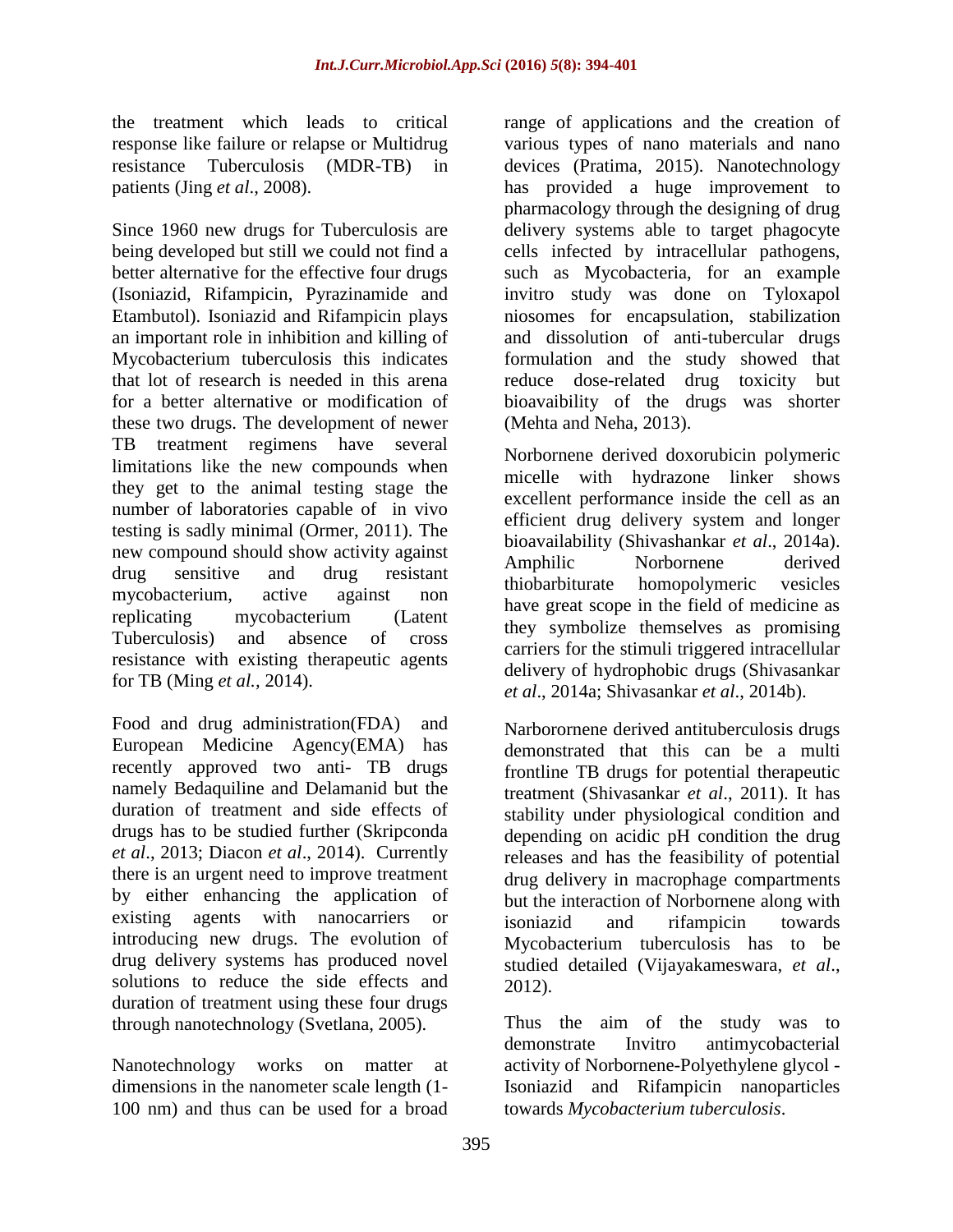#### **Materials and Methods**

The plain nanocarrires and the Isoniazid and Rifampicin drugs with nanocarriers were received from Department of polymer chemistry, IISER, Kolkata, India. Isoniazid and Rifampicin separately were attached to the Norbornene monomers through a stimuli responsive linker by Covalent binding method. Figure 1 and 2 shows the binding of anti-TB drugs with Norbornene.

#### **Antimycobacterial susceptibility testing-Inoculum preparation**

H37Rv strain of *M. tuberculosis* received from NIRT (National institute for Research in Tuberculosis) was used as the standard strain and 60 isolates from the patients who were clinically diagnosed with pulmonary tuberculosis were included in this study. The Institute ethical committee approval and consent from the pulmonary tuberculosis patients were obtained. Two sputum samples, spot sample and early morning samples were collected in a universal container to identify and isolate the organism.

The tubercle bacilli were identified in sputum samples by Ziehl–Neelsen staining and cultured on Lowenstein Jensens Medium (LJ) after purification with Modified Petroffs Method using 4 % NaoH. H37Rv, the control strain was grown within 3 weeks in LJ; other clinical isolates were grown in different period from 2 weeks to 8 weeks. All the Mycobacterium tuberculosis isolates were confirmed by Niacin, Catalase and Nitrate test with control medium of Para nitro benzoic acid (PNB) Medium

## **Drug preparation**

As per the ICMR Manual 20 mg of NOR-PEG-INH and NOR-PEG-RIF was dissolved in 20 ml of sterile distilled water and 20 mg of Dimethyl formamide respectively to make up 10,000µg/ml which serves as a stock solution, from the stock solution working solution was prepared by further dilution. The stock solution was maintained at  $-20^{\circ}$ C, working solution was used for the incorporation of the drug into Lowenstein Jensen's Medium.

#### **Absolute concentration method**

To calculate efficacy of the drugs, drug susceptibility test was performed using absolute concentration method. The following concentration of anti-TB nano drugs was used in this study; 0.025, 0.05, 0.1, 0.2,0.5,1,2.5, 5 µg/ml for INH 1,2, 4, 8, 16, 32, 64, 128µg/ml for RIF. Drug free media and media containing graded concentration of the drugs were inoculated with the standard strain H37Rv of MTB and clinical isolates of Mycobacterium tuberculosis. Readings were taken on 28th day (NIRT manual, 2010).

## **Control study**

Antimycobacterial activity of Plain Norbornene, dimethyl formamide, polyethylene glycol were separately tested as a control with different concentration from 0.01 to 100  $\mu$ g/ml using H37Rv strain of MTB to show the nanocarrier has any antimycobacterial activity.

## **Statistical analysis**

The MIC results were presented as mean value. Parametric t test was used to employed to calculate the significance of difference between Plain Isoniazid: NOR-PEG-INH and Plain Rifampicin: NOR-PEG-RIF for clinical isolates of MTB and H37Rv strain of MTB. Data were analyzed at 95% confidence interval.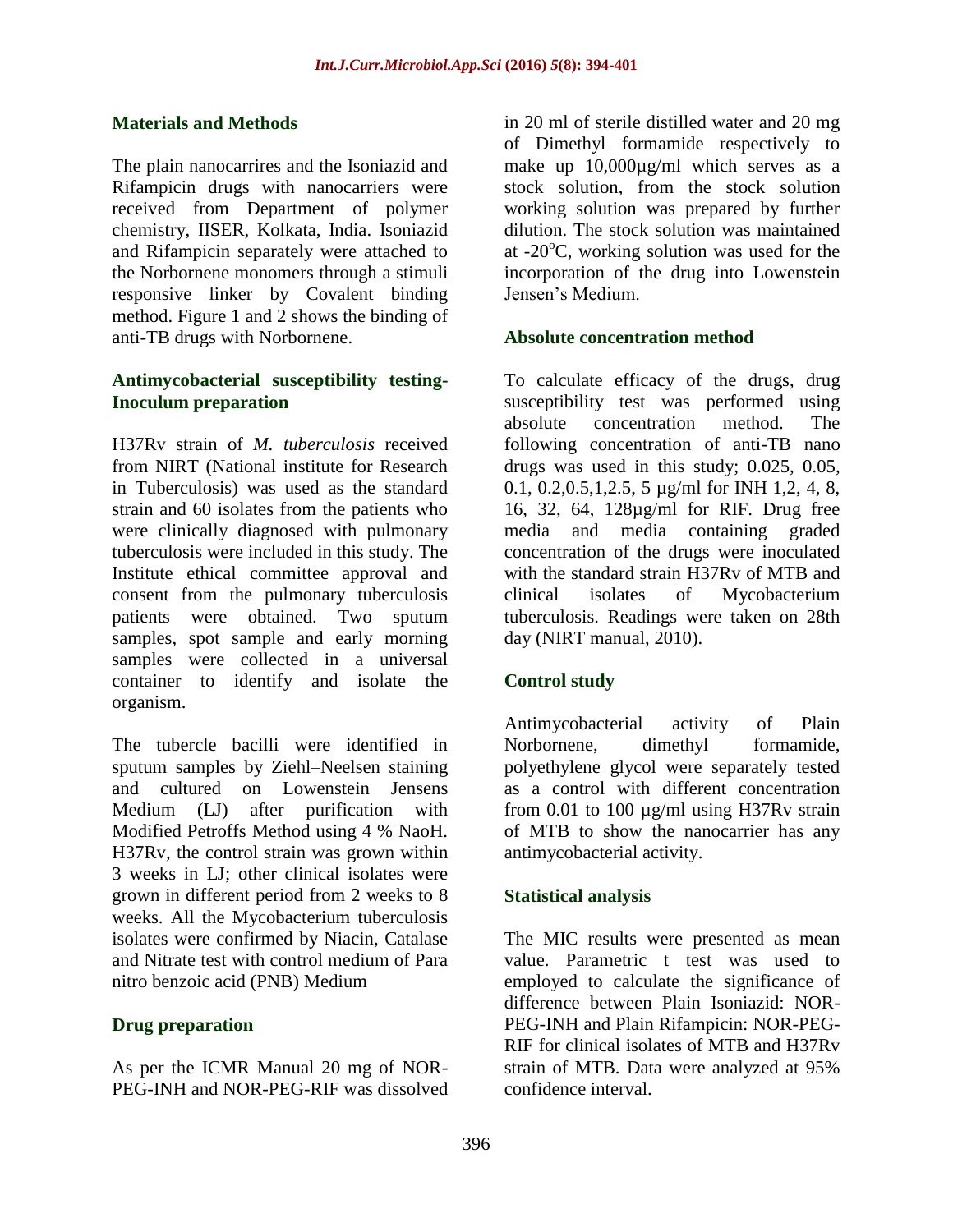#### **Results and Discussion**

Minimum Inhibitory concentration tested from 0.01- 100 µg/ml. The nanocarrier showed different MIC on the control H327Rv strain explianed in Table 1.

Table 2 explains about the drug susceptibility testing of newer drug and plain drugs towards H37Rv strain of MTB Test were done repeatdly for two times to get better results. the MIC of Norbornene based INH was around 1 µg/ml and for plain INH was around 0.025 µg/ml. the MIC of Norbornene based RIF was around 4 µg/ml and for plain drug RIF was around 32 µg/ml.

Table 3 shows the Minimum inhibitory concentration (MIC) of clinical isolates with plain TB drugs and Norbornene based TB drugs. It was observed that NOR-PEG-RIF showed anti-TB activity with lower concentration . By using correleration study we found that there is no significant antimycobacterial activity of NOR-PEG-INH  $(P=.14)$  but there is a significant antimycobacterial activity of NOR-PEG-RIF (P= .00) in comprison with Rifampicin.

The result contains the Minimum Inhibitory Concentration obtained by absolute concentration method of antimycobacterial susceptibility testing of control strain of MTB, H37Rv and 60 clinical isolates of MTB with plain nanocarriers, plain INH and

RIF and co polymer of nanocarrier with Isoniazid and Rifampicin.

Norbornene based nanaocarriers have a capacity to incorporate with antituberculous drugs and form a copolymer. So it is possible to demonstrate the antimycobacterial susceptibility activity invitro. The presence of antimycobacterial activity of INH-NPS against Mycobacterium tuberculosis indicates that the formed copolymer does not affect the original mechanism of anti -TB activity of the drugs Isoniazid and Rifampicin activity. The copolymer and the anti TB directly interacts with Mycobacterium tuberculosis the results were similar to that of another study done using analogue of Isoniazid (Svetlana, 2005).

Isoniazid and rifampicin are the main drugs involved in MDR-TB, the nanocarrier of these drugs will inhibit the growth of the organism and thereby lower the MIC to use effectively as Anti-TB drugs. Also Norbornene nanocarrier with Rifampicin was found to be 3 times more active than plain Rifampicin.

If the minimum inhibitory concentration of the nanocarrier based drug is lesser than the cut off value of 64 μg/ml for Rifampicin, 0.2 μg/ml for isoniazid, then we can interpret that the organism is susceptible to the drug (NIRT Manual, 2010).

| <b>Componenents</b> | <b>Strain</b> | $MIC$ in $(\mu g/ml)$ |
|---------------------|---------------|-----------------------|
| Norbornene          | H37Rv         |                       |
| Polyethylene glycol | H37Rv         | l 00                  |
| Dimethyl formamaide | H37Rv         |                       |

**Table.1** Antimycobacterial testing of nanocarriers with H37Rv control strain of MTB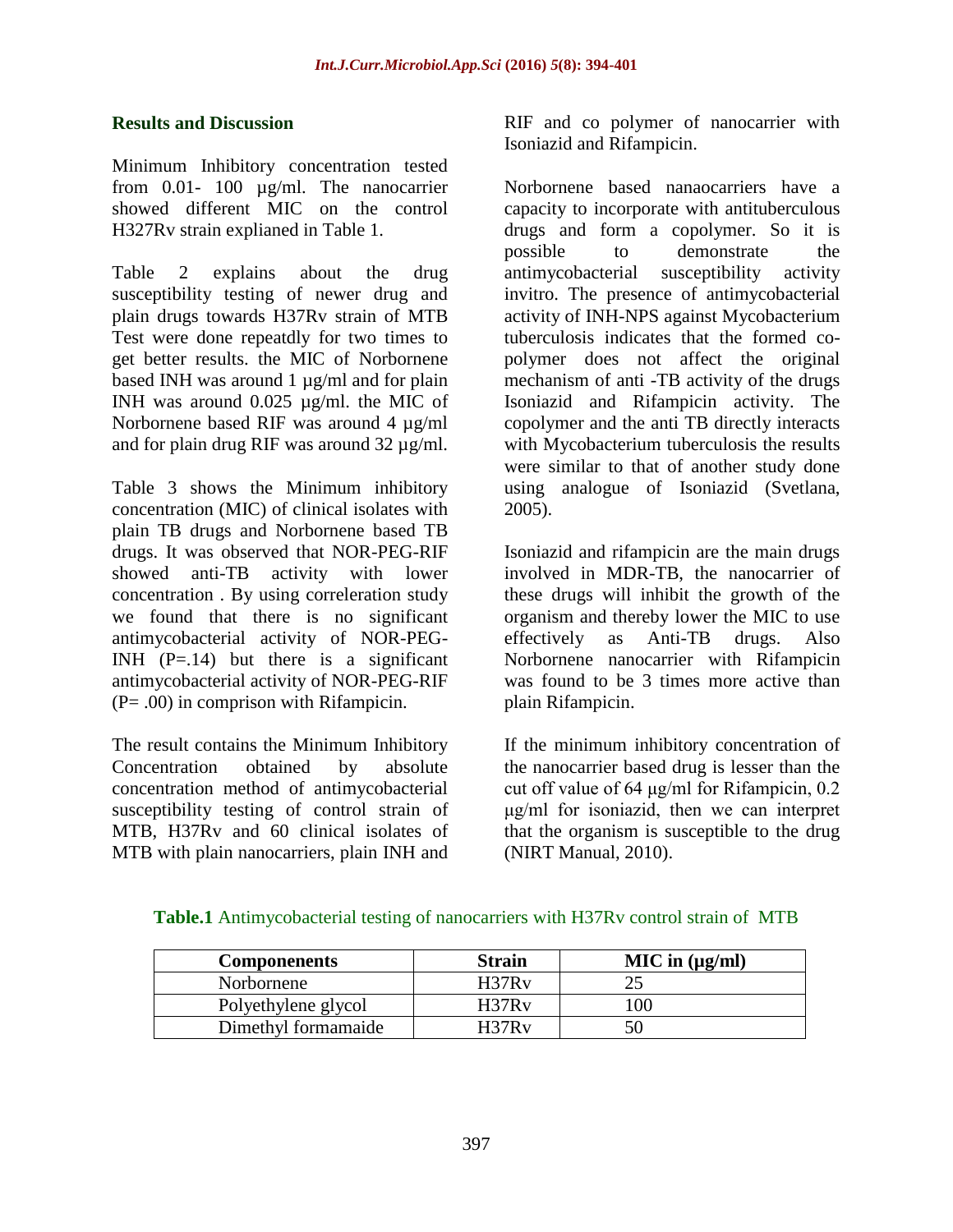| Antimycobacterial       | <b>Isoniazid</b> | NOR-PEG-INH   | <b>Rifampicin</b> | <b>NOR-PEG-RIF</b>                              |  |  |
|-------------------------|------------------|---------------|-------------------|-------------------------------------------------|--|--|
| drugs                   | Plain drug I     |               | Plain drug II     |                                                 |  |  |
| <b>Concentration of</b> | 0.025, 0.05,     | 0.025, 0.05,  |                   | $1,2,4,8,16,32,64,128$   $1,2,4,8,16,32,64,128$ |  |  |
| drugs used in           | 0.1, 0.          | 0.1, 0.       |                   |                                                 |  |  |
| $\mu$ g/ml              | 2,0.5,1,2.5,5    | 2,0.5,1,2.5,5 |                   |                                                 |  |  |
| MIC of H37Rv            | 0.025            |               | 32                |                                                 |  |  |
| strain $(\mu g/ml)$     |                  |               |                   |                                                 |  |  |

**Table.2** Drug susceptibility testing of nanocarrier with drug and plain drugs towards H37Rv strain of MTB

NOR- Norbornene, PEG- Polyethylene glycol, INH- Isoniazid, RIF- Rifampicin Test were done repeatdly for two times to get better results. the MIC of Norbornene based INH was around 1 µg/ml and for plain INH was around 0.025  $\mu$ g/ml. the MIC of Norbornene based RIF was around 4  $\mu$ g/ml and for plain drug RIF was around 32 µg/ml.

#### **Table.3** Standardisation / Minimum inhibitory concentration (MIC) of clinical isolates with plain TB drugs and Norbornene based TB drugs (n= 60)

| <b>Drugs</b>                    | <b>Isoniazid Concentration in µg/ml</b> |      |     |      |     |                | Rifampicin concentration in µg/ml |    |    |    |    |   |    |  |    |     |
|---------------------------------|-----------------------------------------|------|-----|------|-----|----------------|-----------------------------------|----|----|----|----|---|----|--|----|-----|
|                                 | 0.025                                   | 0.05 | 0.1 | 0.20 | 0.5 |                | 2.5                               |    |    |    |    |   | 16 |  | 64 | 128 |
| <b>MIC</b> of Plain             |                                         | 18   | 23  | 3    | 7   | $\overline{2}$ |                                   |    |    |    | 32 |   | 19 |  | 2  |     |
| <b>TB Drugs for 60 clinical</b> |                                         |      |     |      |     |                |                                   |    |    |    |    |   |    |  |    |     |
| sample                          |                                         |      |     |      |     |                |                                   |    |    |    |    |   |    |  |    |     |
| <b>MIC of Norbornene</b>        | 4                                       | 3    |     |      |     | $\overline{2}$ |                                   | 13 | 10 | 16 | 15 | 8 |    |  |    |     |
| based TB drug for 60            |                                         |      |     |      |     |                |                                   |    |    |    |    |   |    |  |    |     |
| clinical samples                |                                         |      |     |      |     |                |                                   |    |    |    |    |   |    |  |    |     |

It was observed that NOR-PEG-RIF showed anti-TB activity with lower concentration . We found that there is no significant antimycobacterial activity of NOR-PEG-INH  $(P=.14)$ , but there is a significant antimycobacterial activity of NOR-PEG-RIF (P= .00) in comprison with plain Rifampicin.

# **Fig.1** Norbornene derived Isoniazid Copolymer



Norbornene anhydride + Isoniazid ROMP ROMP Norbornene+polyethyelene glycol+ Isoniazid

G2- Genetration 2, DCM- Dichloromethane, MeoH- Methanol, Mono2- Monomer 2, ROMP-Ring opening metatheses polymerization.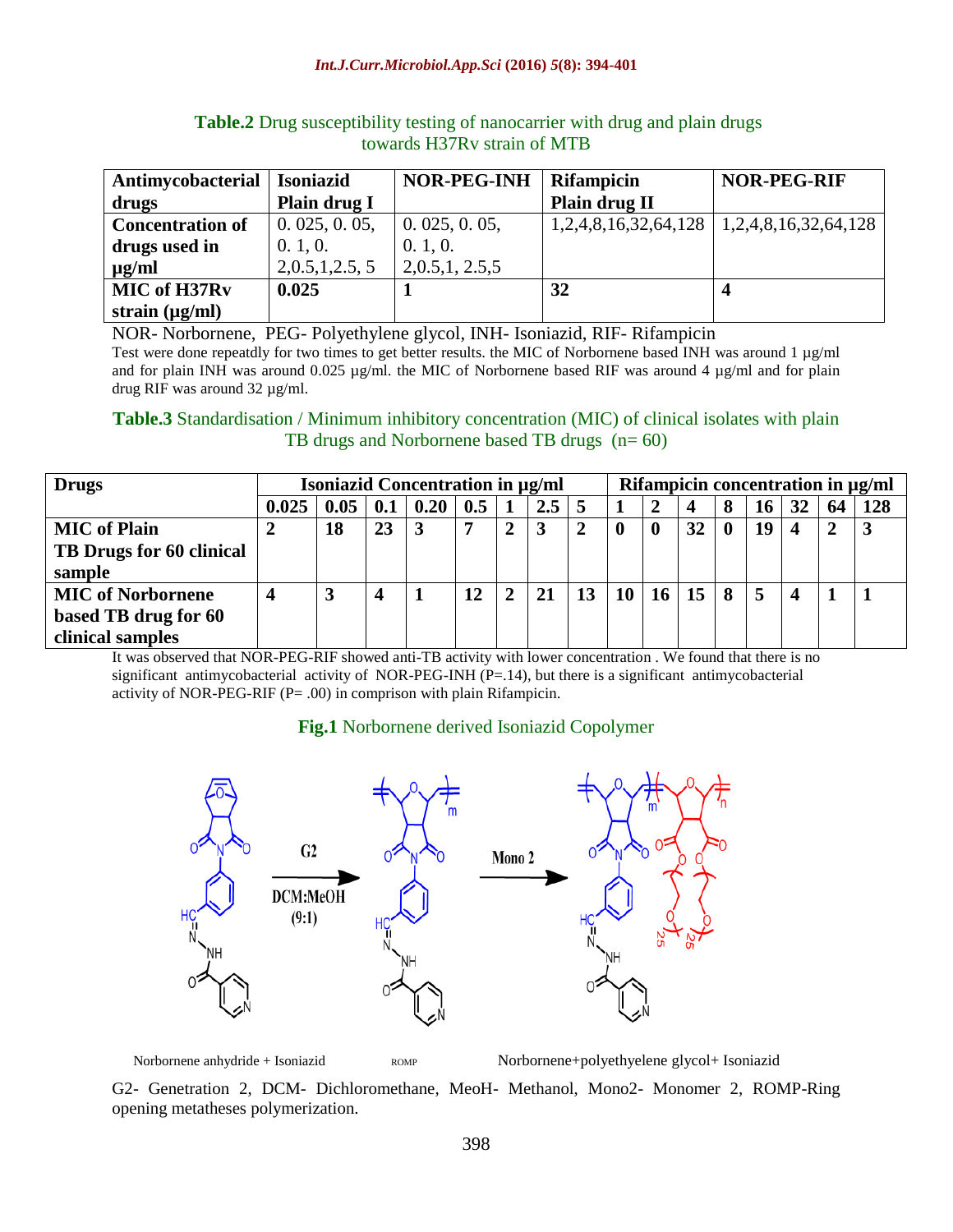

#### **Fig.2** Norbornene derived Rifampicin Copolymer

G2- Genetration 2, DCM- Dichloromethane, MeoH- Methanol, Mono2- Monomer 2, BCP-1- Block copolymer 1.

The MIC of Norbornene derived INH was around 1 µg/ml and for plain drug INH was around 0.025 µg/ml, the MIC of Norbornene derived RIF was around 4 µg/ml and for plain RIF was around 16 µg/ml. The nanodrug conjugates have high drug loading efficiency up to 58-95%, so that more amounts of drugs which is proposed to act on target site can be loaded (Tatiany, 2012).

The invitro study it is proved that anti-TB drugs along with nanocarrier are stable under extracellular conditions (Vijayakameshwari, 2012). Norbornene derived isoniazid has showed lower MIC compared to plain drug Isoniazed, Some of the drugs losses their activity while binding to egg proteins, the ingredients of LJ medium ( Yu, 2011). Since Rifampicin shows lower MIC, Rifampicin resistance also called Multidrug resistance can be prevented by use of this nanocarrier which will additionally reduces the duration of treatment. Further studies are necessary to know the activity of Norbornene derived isoniazid and Rifampicin on lung tissue and cell line.

Cytotoxicity assay was done already (Shivasankar *et al*., 2014) and proved that at a lower concentrations of the drug, the cytotoxicity could not be attributed to damage to cytoplasmic, endosomal and lysosomal membranes, thus preventing normal human cell death.

In conclusion, the standardization of antimycobacterial susceptibility of nanocarrier with antituberculosis drugs revealed that Norbornene based isoniazid has lower MIC value thus it will gives better penetration into cell for inhibition. The MIC value was lower for Rifampicin with nanocarrier also for the inhibition. As the isoniazid and the Rifampicin are the main drugs utilized for the treatment of Tuberculosis infection and more concern on Multi drug Resistance Tuberculosis, if nanosized polymer with anti-tuberculosis drugs has an effective anti-mycobacterial activity then these drugs are of focus on future treatment protocol for Tuberculosis infection.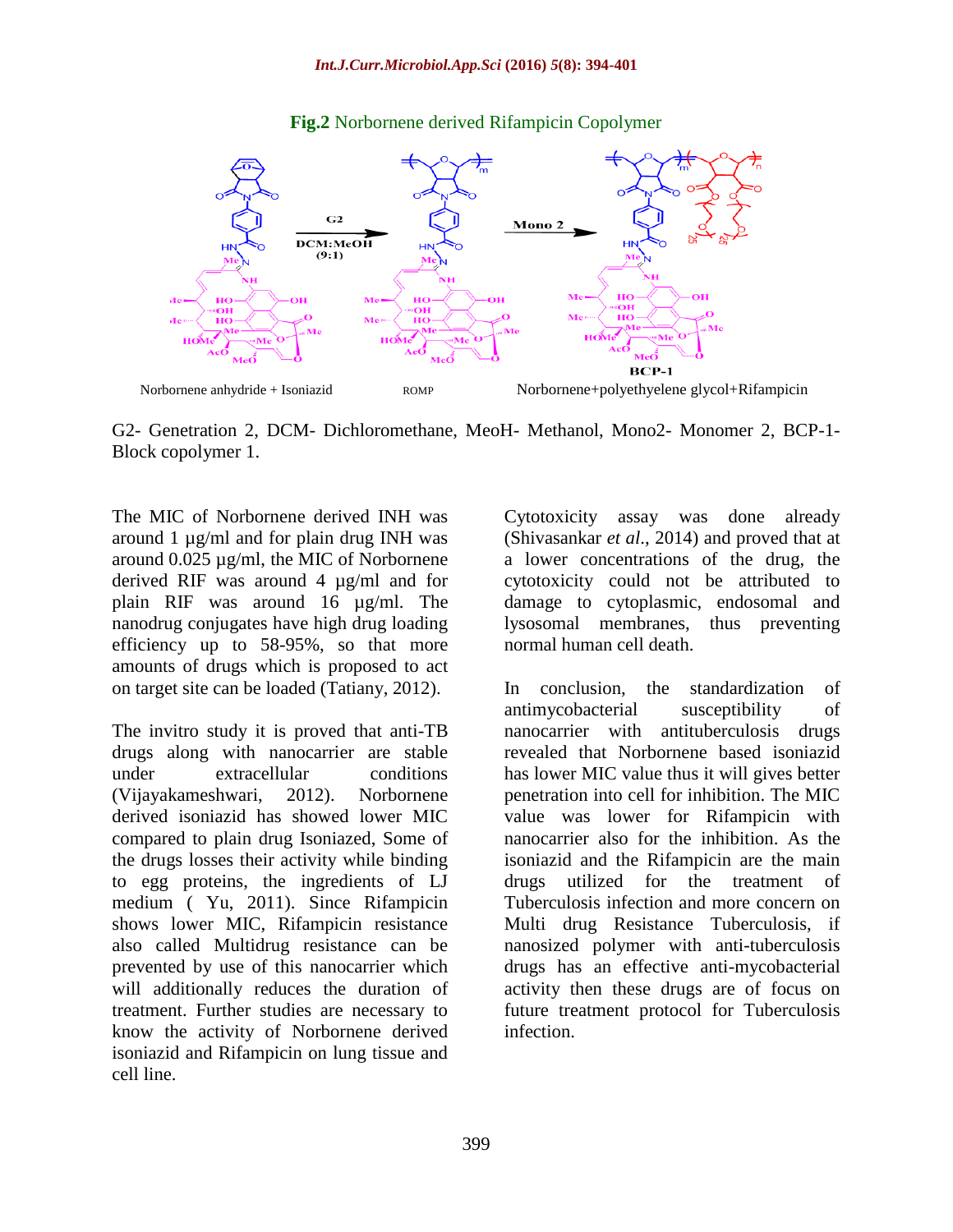#### **Acknowledgements**

The authors are grateful to acknowledge SRM University, Kancheepuram for the facilities to carry out the research, IISER Kolkata for providing the drug for the study and NIRT for providing strains and valuable suggestions towards the study.

## **References**

- Diacon, A.H., Pym, A., Grobuschi, M. 2014. Multidrug resistant Tuberculosis and culture conversion with Bedaquiline. *N Eng. J .Med.,* 371: 723-732.
- Heifets, L. 1988. Qualitative and quantitative drug-susceptibility tests in mycobacteriology. *Am. Rev. Respir. Dis.,* 137: 1217–22. [http://www.tballiance.org/downloads/](http://www.tballiance.org/downloads/publications/TBA_Economics_Report.pdf) [publications/TBA\\_Economics\\_Report](http://www.tballiance.org/downloads/publications/TBA_Economics_Report.pdf) [.pdf.](http://www.tballiance.org/downloads/publications/TBA_Economics_Report.pdf) [http://www.tbfacts.org/tb](http://www.tbfacts.org/tb-statistics-india)[statistics-india](http://www.tbfacts.org/tb-statistics-india)
- Jing, J., Grant E.S., Vernon, M.S.O., [Chuen, Li.](http://www.ncbi.nlm.nih.gov/pubmed/?term=Chuen%20Li%20S%5Bauth%5D) 2008. Factors affecting therapeutic compliance: A review from the patient's perspective. *Ther. Clin. Risk Manag.*, 4(1): 269–286.
- Jong, W.H.D., Borm, P.J.A. 2008. Drug delivery and nanoparticles: Applications and hazards. *Int. J. Nanomed.,* 3(2): 133-149.
- Mehta, S.K., Neha, J. 2013. Formulation of Tyloxapol niosomes for encapsulation, stabilization and dissolution of anti-tubercular drugs Colloids and Surfaces B: *Biointerfaces,* 101: 434– 441.
- Ming, Z., Claudia, S., Neeraj, D., Anthony, V., Vasan, K., and Sreevalli, S. 2014. .*In Vitro* and *In Vivo* Activities of Three Oxazolidinones against Nonreplicating *Mycobacterium tuberculosis. Antimicrob. Agents Chemother.*, 58(6): 3217–3223.
- NIRT Manual. 2010. Standard protocols for Mycobacteriology Laboratory,
- Ormer, I.N. 2011. Development of new vaccines and drugs for TB: limitations and potential strategic errors. *[Future](http://www.ncbi.nlm.nih.gov/entrez/eutils/elink.fcgi?dbfrom=pubmed&retmode=ref&cmd=prlinks&id=21366417)  [Microbiol.,](http://www.ncbi.nlm.nih.gov/entrez/eutils/elink.fcgi?dbfrom=pubmed&retmode=ref&cmd=prlinks&id=21366417)* 6(2): 161–177.
- Pratima, A.N. 2015. Nanotechnology and its Applications in Medicine. *Med. chem.,* 5, 081-089.
- Richard, J., O'Brien, M., and Spigelman, M., 2005. New Drugs for Tuberculosis: Current Status and Future Prospects. *Clin Chest Med.* 26, 327 -340.
- Shivshankar, R.M., Himadri, D., Ashlin, S., Jaasri, D.S., Raja, S. 2014. Increased bioavailability of Rifampicin from stimuli responsive smart nano carrier. ACS, Appl. Mater. Interfaces, 6 (19), 16895-16902.
- Shivshankar, R.M., Koushik, C., Himadri, D., Jayasri, D.S. and Raja, S. 2014. Stimuli responsive nanocarrier for an effective delivery of multifrontline tuberculosis drugs. *Polym. Chem.,* 5: 2725-2735.
- Shivshankar, R.M., Vijayakameswara, R.N., and Raja, S. 2011. Reversible pH and lipid sensitive vesicles from amphiphilic Norbornene –derived thiobarbiturate homopolymers. *ACS Macrolett.,* 1: 482-488.
- Skripconda, V., Danilovitis, M., and Pehme, L. 2013. Delamamnid Improves Outcomes and Reduces Mortality in Multidrug resistant Tuberculosis. *Eur. Respir. J.*, 41: 1393-1400.
- Svetlana, G., Kevin, K., Micheal, D., and Leonid, H. 2005. The potential advantages of nanoparticle drug delivery systems in chemotherapy. Is *J Respir Crit Care Med.*, 172: 1487- 1490.
- Tatiany, J.D., Mariane, R., Nicole, M., Rodrigo, D.V., Vitor, J.A. and Lucia, A.G. 2012. An isoniazid analogue promotes Mycobacterium tuberculosis –nanoparticle interaction and enhances bacterial killing by